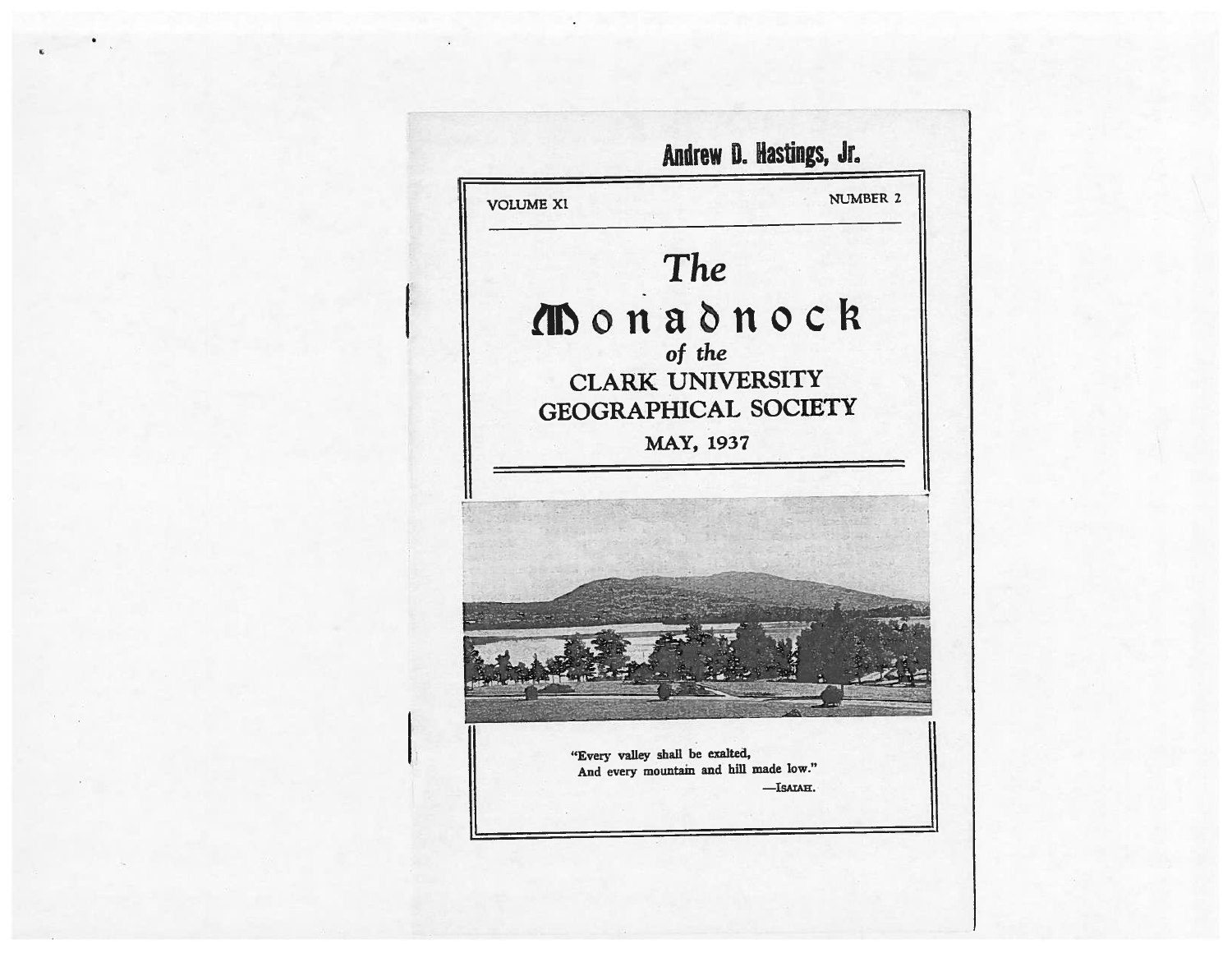#### ACKNOWLEDGMENTS

We acknowledge with appreciation contributions received from the fol lowing Alumni:

Agnes Allen, Ruth Baugh, Lloyd D. Black, Hans Boesch, Charles F. Brooks. J. Norman Carls, E. Ray Casto, Floyd F. Cunningham, Gordon Darkenwald, Sidney Ekblaw, Franklin Erickson, Gertrude Grady, Preston James, Lois Keller, Minnie Lemaire, J. Russell Oliver, John Page, Ruben L. Parson, Ina Cullom Robertson, Winifred Smith, Ina Yoakley.

### ALUMNI NOTES

Esther Anderson (Ph.D. 1932), As sistant Professor of Geography at the University of Nebraska, reports many activities for the pas<sup>t</sup> year. She trav elled in Great Smoky National Park and attended the World Power Con ference at Washington, D. C. in the Summer of 1936. She also visited the Norris Power Project at Norris, Ten nessee. This Summer she will attend the A. A. A. S. meeting in Denver in June, and will presen<sup>t</sup> <sup>a</sup> paper at the third annual session of the Associa-<br>tion of Pacific Coast Geographers. She is working with Dr. Lackey on <sup>a</sup> textbook "Regional Geography of the World" and has been invited to <sup>g</sup>ive <sup>a</sup> paper in the Economic Geog raphy section at the International Geographical Congress in Amsterdam in 1938.

Rollin S. Atwood (Ph.D. 1928) con tinues as Professor of Geography at the University of Florida, Gaines ville.

Nels A. Bengtson (Ph.D. 1927), Chairman of the Department of Geography at the University of Nebraska, will give courses in Economic Geog-<br>raphy at the Columbia University Summer School this year. He is Geographical Editor for the Prentice-Hall Publishing Co., New York, and the author of the chapter on Mineral Fuels in the recently published vol-

#### ume, Our Natural Resources and their Conservation.

Robert G. Buzzard (Ph.D. 1925) President of Eastern State Teachers College, Charleston, Illinois, is over-<br>seeing the construction of a new gymnasium at the college, and planning for a new science building, in which Geography will have <sup>a</sup> prominent place, to be begun in the Fall.

J. Herbert Burgy (Ph.D. 1930) is with the Department of Geology, at the University of Illinois, Urbana.

J. Norman Carts (Ph.D. 1935) is instructor at Oregon Normal School, Monmouth, Oregon.

E. Ray Casto (Ph.D. 1926) is at Emory and Henry College, Emory, Va. Mary C. Clune (Ph.D. 1922) heads the Department of Social Studies at<br>the Technical High School, Springfield, Mass. In the Summer of 1936 she spen<sup>t</sup> two months in the Mediter ranean countries, traveling from Spain to Syria and Palestine.

George B. Cressey (Ph.D. 1931)., Chairman of the Department of<br>Geology and Geography at Syracuse University, expects to spend the Summer and Autumn in geographic stud ies in Siberia and Turkestan. Fullow ing <sup>a</sup> series of geographical lectures at Harvard in the Spring, he visited Clark and conducted <sup>a</sup> seminar on the Geography of China.<br>Floyd F. Cunningham (Ph.D. 1930)

is head of the Department of Geog-<br>raphy at the State Teachers College. Florence, Alabama. He is also Pro-<br>fessor of Commerce at the recently established University of Alabama Center at Decatur, Alabama. At the Syracuse meeting in December, 1936. he was elected Secretary of the National Council of Geography Teach ers.

Gordon Darkenwald (Ph. D. 1934) spent more than twelve months traveling and studying in Europe, before going to Hunter College, New York, in the Fall of <sup>1935</sup> to he Instructor in the Department of Geology and Geography.

Sigismond Diettrich (Ph.D. Clark, 1931; D.Sc. University of Budapest, 1936) is Assistant Professor of Econo mic Geography at the University of Florida, Gainesville.

Sidney E. Ekblaw (Ph.D. 1934) writes from Kansas City, Missouri, where he is Instructor in Geography at the University of Kansas City, that "he has lots of plans but is teaching too heavy <sup>a</sup> schedule to carry them out." The plans include several ar ticles and two research projects. He expects to teach at the Summer School, and then take <sup>a</sup> trip to Arizona in August. The many friends of Dr. and Mrs. Ekblaw extend to them deep sympathy in the loss of their small daughter, who passed away on April 6th, after <sup>a</sup> brief illness.

Franklin C. Erickson (Ph.D. 1935) taught at the University of South Carolina in 1935-36, and has been at the University of North Carolina during the pas<sup>t</sup> year.

Edwin J. Foscue (Ph.D. 1931), As sociate Professor of Geography at Southern Methodist University, Dallas, has traveled widely in the pas<sup>t</sup> few years, visiting the American Tropics in 1932, 1933, and 1934, Alaska in 1933, and Europe in 1935.

Otis IV. Freeman (Ph.D. 1931) is head of the Department of Physical Science, and Professor of Geography at Eastern Washington College of Education, Cheney, Washington. He is now working on an "Elements of Geography" for Prentice-Hall. His numerous publications during the year 1936 are cited in the bibliography in this issue of the MONADNOCK.

J. Sullivan Gibson (Ph.D. 1934) is still with the T.V.A. He was mar ried to Miss Gordia Lee Kirby in Knoxville, Tennessee, on April 28, 1937. They spen<sup>t</sup> their honeymoon on <sup>a</sup> trip to his old home in Texas.

Bert Hudgins (Ph.D. 1930) is geog rapher at Wayne University, Detroit. Preston James (Ph.D. 1923) Pro fessor of Geography at the University of Michigan, Ann Arbor, has varied

plans for the coming Summer. He will be in charge of the round table on the distribution of people in South America at the Institute of Foreign Relations, Harris Institute, University of Chicago, in the latter par<sup>t</sup> of June; will teach at the summer session of the University of Wisconsin, and after the close of the session on August 6th will carry on field study on soil erosion and occupance in the Cumberland Plateau for the Soil Conservation Service. He is Secretary of the As sociation of American Geographers, Secretary of the Conference of Latin American Studies of the Social Sci ence Research Council, and on the committee on areas of international concern, of the National Research Council. Several of his articles were also published in 1936.

Minnie E. Lemaire (Ph.D. 1935) of the Department of Geography at State Teachers College, La Crosse, Wisconsin, plans <sup>a</sup> trip to the British Isles after the close of Summer School in August.

Carol Y. Mason, who received her Ph.D. in 1936, is continuing as As sistant Professor of Geography and Geology at Milwaukee-Downer Col lege. She attended the University of Chicago during the summer quarter in 1936. At presen<sup>t</sup> she is working on new courses in Conservation and National and Regional Planning.

Wallace R. McConnell (Ph.D. 1925) is geographer at Miami University, Oxford, Ohio.

Harley Milstead (Ph.D. 1933) is still at State Teachers College, Upper Montclair, New Jersey.

John L. Page (Ph.D. 1929) Assist ant Professor of Geography at the University of Illinois, spen<sup>t</sup> the Sum mer of 1936 at Norman, Oklahoma, and will reach this Summer at the University of Illinois. <sup>A</sup> year ago he was elected an alumnus member of Phi Beta Kappa, University of Oklahoma Chapter. The Illinois State Planning Commission is publishing his "Climatology of Kaskaskia Valley."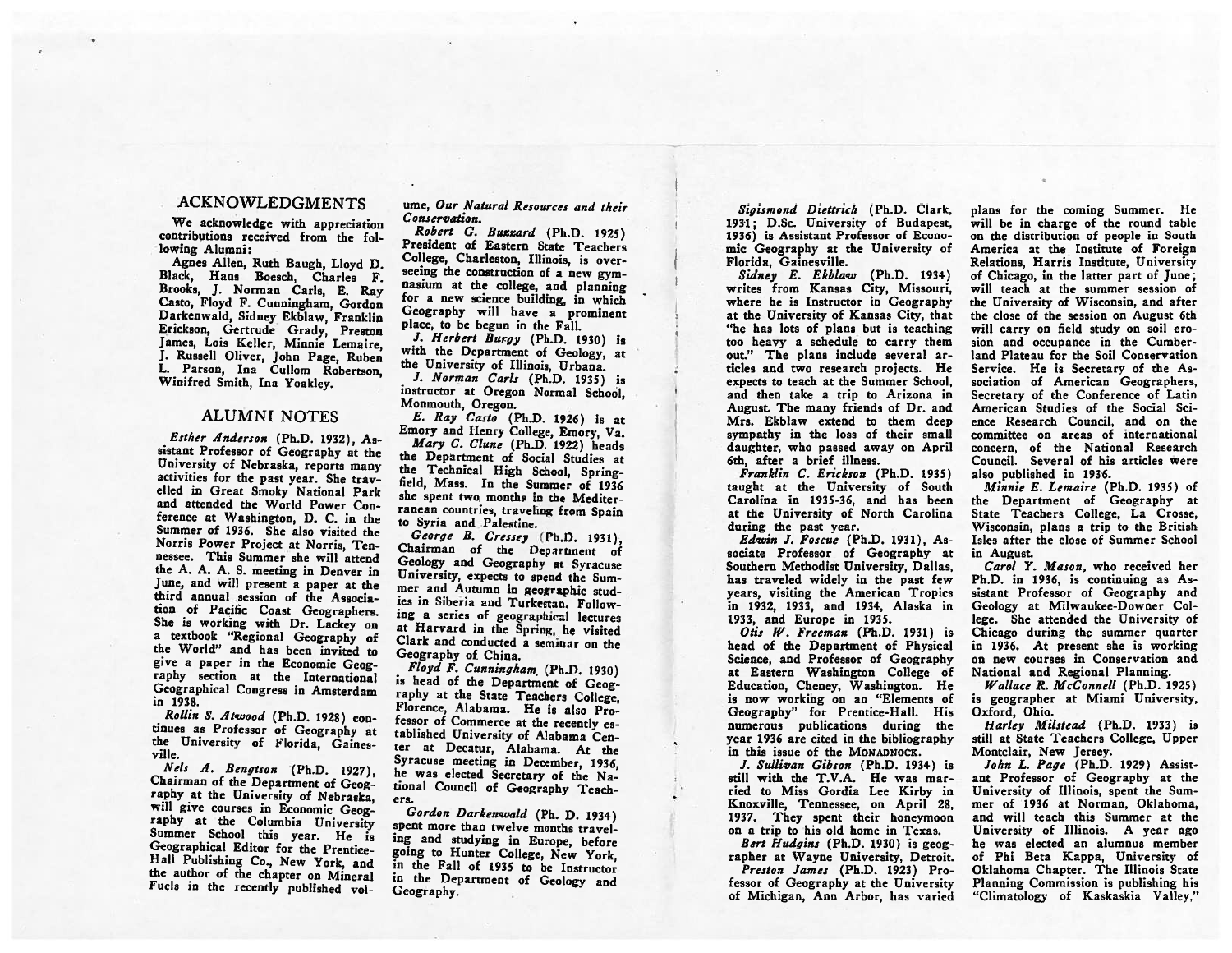and he has recently finished "The Climatology of the Peten, Guatemala" for the Carnegie Institution.

George H. Primmer (Ph.D. 1933) head of the Department of Geography, Duluth State Teachers College, trav eled with his family in the West last Summer. He has written several ar ticles which have appeared during the past year, and has lectured to several groups in Duluth.

Julia M. Shipman (Ph.D. 1928) will teach next year at Ginling College, Nanking, China. She will sail in July and travel in Japan en route to China.

Earl B. Shagu (Ph.D. 1933) head of the Department of Geography at the State Teachers College in Worcester, made <sup>a</sup> trip around the world in the Summer of 1936, and plans further travel for the coming Summer.

J. E. Switzer (Ph.D. 1923) is Pro fessor of Geography at the University of Indiana at Bloomington. He ex pects to teach at their summer session.

George Tatham (Ph.D. 1934) is teaching at University College, Hull, England.

Eugene Van Cleef (Ph.D. 1926) continues as professor of Geography at Ohio State University, Columbus. He was recently elected associate edi tor of Baltic and Scandinavian Countries, the publication of the Baltic Institute, Gdynia, Poland.

Willem Van Royen (Ph.D. 1928) Assistant Professor of Geography at the University of Nebraska, was in vited to participate in the Interna tional Symposium on Early Man, con ducted by the Philadelphia Academy of Science, March 17-20, 1937. He <sup>p</sup>lans to do <sup>p</sup>hysiographic work in connection with archaeological work in the Spring; Articles of his have ap peared in American Antiquity, Social Forces, and the Bulletin of the Ameri can Meteorological Society in the past year.

Carl J. Blomfield (M.A. 1934) is Associate Professor of Geography and Geology at Southeastern Teachers

College, Durant, Oklahoma. Last Summer he made an 8000 mile trip through Mexico and up the eastern Coast to Canada. He will he married to Gertrude Grady (M.A. 1935) this Summer, and they will travel through the Gaspé and eastern Canada, going to Durant in the Fall.

Katheryne Thomas Wirittem ore (Ph.D. 1936) heads the Department of Geography at the State Teachers College, Buffalo, New York.

Phil E. Church (M.A. 1932) is to receive his Ph.D. at Clark in June. During the Summer he will teach Oceanographic Meteorology at the Friday Harbor Oceanographic Labo ratories before returning to his work as instructor in Geography and Meteo rology at the University of Washing ton, Seattle. He has written several articles and has given <sup>a</sup> number of lectures during the past year.

George S. Corfield (M.A. 1931) is dean of men at the State Teachers College, Duluth. He has spoken to several associations in Duluth on South American subjects recently.

Marion B. Forsythe (M.A. 1927) is teaching Geography at the State Nor mal School in Potsdam, New York.

Guilbert R. Graham (M.A. 1931) is at present teaching high school Geog raphy in Zanesville, Ohio.

Edna M. Cueffroy (M.A. 1927) of the Department of Geography at Illi nois State Normal University was <sup>a</sup> member of Dr. Jones' Caribbean Cruise in the Summer of 1936. During the coming year she <sup>p</sup>lans to study at the University of Washington. Dur ing the last two years she has given many lectures on Alaska and on the Caribbean.

Isabelle K. Hart (M.A. 1927) is at the State Normal School, Oswego, New York, as associate head of the Science Department and Dean of Women.

George F. Howe (M.A. 1924) Dean of Men and Professor of Geography at the Teachers College, New Britain, Connecticut, has been conducting an extension course and Summer School field trips.

Paul Huffington (M.A. 1929) continues his work at State Normal School, Bridgewater, Mass.

 $Harrow K$ . Hutter  $(M.A. 1930)$  is Professor of Geography at Northern State Teachers College, Aberdeen, South Dakota. He is co-author of "Our South Dakota," now in press.

Lois R. Keller (MA. 1926) who is teaching at the Shaker Heights Junior High School, Cleveland, plans to at tend Summer School in the West. She has been making <sup>a</sup> series of Ohio scholarship tests in Geography under the direction of the State Department of Education.

Anne Kennedy (M.A. 1935) is working in an office in Worcester.

Kathleen Kennedy (M.A. 1934) is teaching in <sup>a</sup> Worcester Junior High School.

Walter E. Kirkendall (M.A. 1935) has been at the University of Colo rado, Boulder, substituting in the De partment of Geology and Geography for Louis Guam, who has been study ing at Clark this year. He spent the Summer of 1936 as ranger naturalist at Glacier National Park. He plans to return to Clark in September to work toward the Doctor's degree.

Neva McDavitt (M.A. 1921) has been on <sup>a</sup> leave of absence from her position at State Normal University, Normal, Illinois, during the past year. She has been studying at Columbia University, doing part of her work in Geography and part in Education.

George R. Means (M.A. 1932) is now Executive Secretary of Rotary International, at Chicago.

Adeiphia Mitchell (M.A. 1928) is attending the University of Nebraska as <sup>a</sup> graduate student in Geography. During the Summer of 1936 she was <sup>a</sup> member of the Summer School staff of the University of Nebraska. This Summer she plans to do research in the library at Austin, Texas, on "Geographic Relations in Literature of the Southwest."

Leonard W. Packard (M.A. 1926) heads the Department of Geography at the Teachers College of the City of Boston.

I. Etzel Pearcy (M.A. 1932) is teaching Geography at the University of Pennsylvania.

Rafael Pico (M.A. 1934) is still teaching at the University of Puerto Rico, and plans to return to Clark in February, 1938.

Victor E. Pitkin (M.A. 1931) is Chairman of the Social Studies De partment at the High School, Reading, Mass. He is studying at the Gradu ate School of Education, Harvard Uni versity, part time and summers. He directed a class at the Boston University Elementary Teachers Confer ence, and was <sup>a</sup> member of the panel at the Boston University Secondary Conference on extra-curricular activi ties. During 1936 he conducted an adult education forum on Foreign Af fairs in Reading, where he is also President of the Reading Teachers Club. He has published several arti cles recently. Donald Herridge Pirkin was born on February 14, 1936.

Ina Cullom Robertson (M.A. 1924) of the department of Geography, State Teachers College, Valley City, North Dakota, will conduct <sup>a</sup> study tour, sponsored by her department, to the Pacific Coast by way of national parks and points of interest through out the west, this Summer. With Harold B. Addicott (M.A. 1928) of the State Teachers College, Mayville, North Dakota, she is co-author of "The Geography of North Dakota," recently published.

Virginia Mae Robinson (M.A. 1934) has been teaching 7th grade Geogra phy during the past year in West field, New Jersey.

Joseph R. Schwendeman (M.A. 1927) is at Moorhead State Teachers College, Moorhead, Minn.

Marjorie Shank (M.A. 1923) com bines the duties of registrar and associate professor of Geography at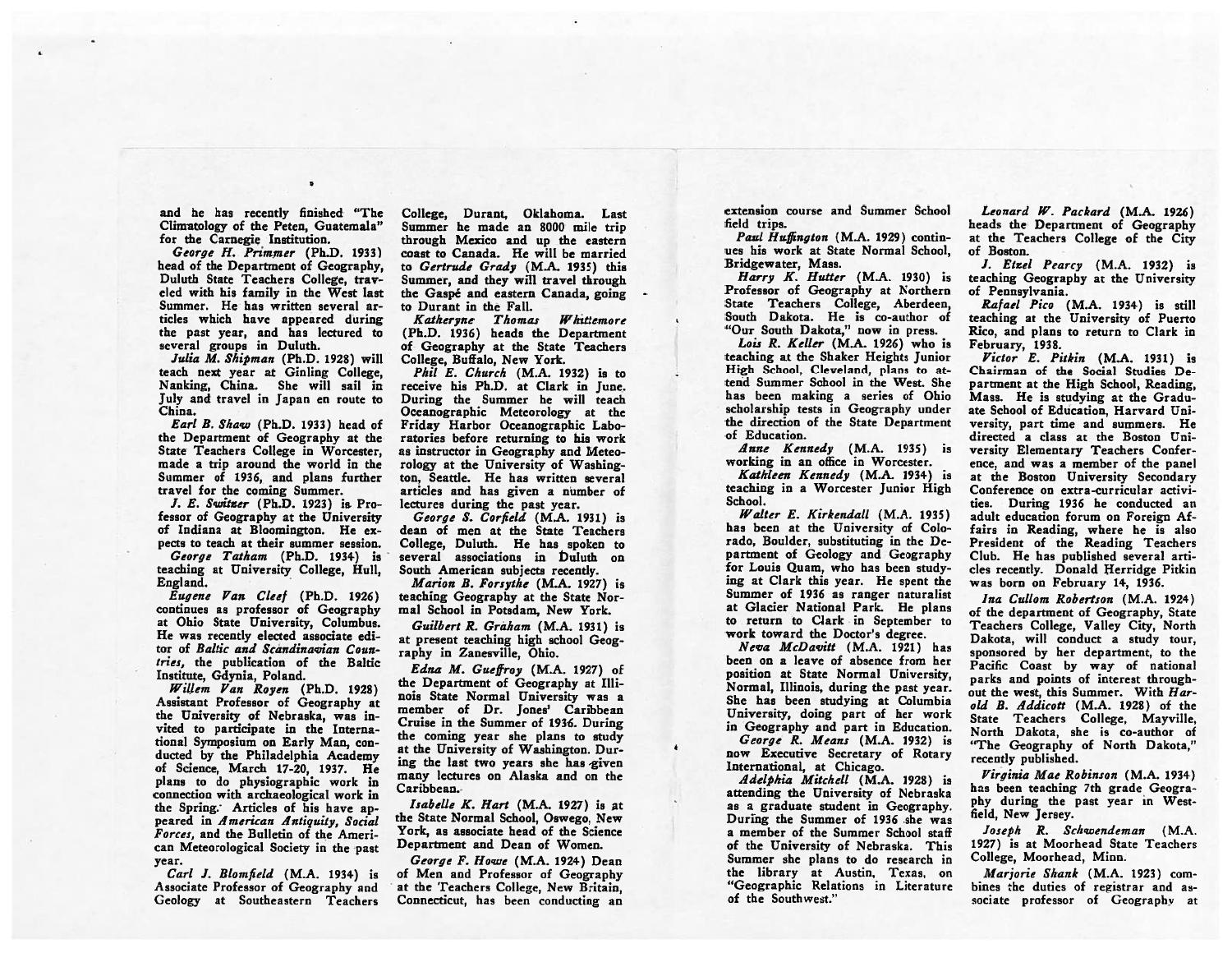Southern Illinois Normal University, Carbondale, Illinois.

Angelika Sievers (M.A. 1936) writes from Sorrento, Italy, where she has been spending <sup>a</sup> vacation, that she has started to work on <sup>a</sup> Doctor's dis sertation in Geography under Profes sor Troll, the subject being the cattle industry of the United States. She hopes to complete the work by the end of 1938. She has prepared an ar ticle and map for publication in the Koloniale Rundschaeu on the political geography of the Caribbean countries.

Anna Eaves Simmons (M.A. 1935) is supervisor of Geography at the State Teachers College, Fitchburg, Mass. She traveled last Summer through the Appalachians and the Middle West, and <sup>p</sup>lans this Summer an extended trip into the Rockies. She has lectured on glacial geology to C.C.C. groups, and has conducted <sup>a</sup> mineralogy course for older <sup>g</sup>irl scouts.

Robert Simpson (M.A. 1933) teaches in the Department of Geology and Geography at the University of Roch ester, Rochester, New York. He passe<sup>d</sup> his Doctor's prelims at Clark last Fall.

Winifred Smith (M.A. 1934) is teaching in the Junior High School at Sherrill, New York. She holds the position formerly held by Catherine Roberts.

Aithea Stautz (M.A. 1934) is teach ing in the High School at Devil's Lake, North Dakota. Her recent travels have been in the Far West.

Phelps N. Swett (M.A. 1925) continues as geographer at Middlebury College, Middlebury, Vermont.

Anthony J. West (M.A. 1929) is <sup>a</sup> member of the faculty of the State Normal School, Brockport, New York in the Department of Geography.

Rose Zeller (M.A. 1930) is teacning in the Department of Geography at Eastern State Teachers College, Charleston, Illinois.

Catherine Roberts, who is at Cort land Normal School, Cortland, New

York, plans trips to the Gaspé and southeastern Canada, and through Pennsylvania and neighboring states this Summer. She has been appointed Chairman of the Committee on Sec ondary School Geography of the New York State Geographical Society and is Chairman of the committee for re vision of the Social Studies program for the practice school of Cortland Normal. She has given several lec tures to district conferences of teach ers on "The Place of Social Studies in the Elementary School Curricu lum."

Hans Boesch, who was <sup>a</sup> student here in 1934-35, has received his Ph.D. in Geology from the University of Zurich, Switzerland. He has accepted <sup>a</sup> position with the British Oil Company in Syria and Iraq, with headquarters at Mosul, and expects to be in the Near East three or four years.

#### ALUMNI RETURN

Agnes Allen (M.A. 1934) returned to Clark in April to complete work for her doctorate. Her thesis is en titled "The Sequence of Human Occu pancy in the Middle Rio Verde Val ley, Arizona." In June, after Com mencement, she will return to her work as Professor of Geography and Education at the State Teachers Col lege in Flagstaff, Arizona.

Elizabeth Gregory (M.A. 1930) who is teaching at Keene Normal School, Keene, New Hampshire, spen<sup>t</sup> several weeks at Clark this Spring assisting in the preparation of the manual for Dr. Jones' Economic Geography. She attended summer school at Clark last Summer, and travelled in the Middle West for several weeks.

Ruben L. Parson (M.A. 1934) spen<sup>t</sup> <sup>a</sup> few months at Clark before leaving for Jackson, Mississippi, where he re ceived an appointment as Land Plan ner for the State of Mississippi. For the pas<sup>t</sup> two years he has been with the Land Planning division of the Tennessee Valley Authority and has also been connected with the Soil Conservation Service.

Walter W. Ristow, who was a stu dent here in 1933-35, also returned to complete his dissertation, on Orangeburg County, South Carolina. ] He has been teaching at Eastern -: Washington College of Education, Cheney, Washington, and will return for the Summer Session following Commencement at Clark.

A. Russell Oliver, Assistant Professor of Geography at the University of North Dakota, came to Clark in March for his final examinations for the doctorate. He has given <sup>a</sup> series of radio talks on "North Dakota Weather and Climate." His future plans are indefinite.

Carleton P. Barnes (Ph.D. 1929) spen<sup>t</sup> <sup>a</sup> few days in Worcester this Spring. He is senior Agricultural Economist with the- Department of Agriculture in Washington, and has published several studies in his field recently.

#### NEWS OF LAST YEAR'S WORKROOM GROUP

Lloyd D. Black (M.A. 1936) taught during the Winter session at Mon mouth State Teachers College, Mon mouth, Oregon. He will teach at the Summer School at Ypsilanti, Michi gan, State Normal College, this Sum mer. Last Summer he was instructor at Culver Military Academy, Indiana,

William B. Brierly (M.A. 1936) is at George Washington University, Washington, D. C., where he is work ing with Dr. Earl B. McKinley on a geography of the incidence and distribution of diseases in the western hemisphere. He <sup>p</sup>lans to study at the Clark Summer School this Summer.

Maria Sanjurjo spen<sup>t</sup> last Summer at her home in Vigo, Spain. She has been teaching at New Jersey College for Women, New Brunswick.

Lester Trueblood (M.A. 1936) is In structor in Geography at Judson College, Rangoon, Burma. On the way out there last Summer he visited in Hawaii, Japan, and China.

A number of alumni have not re turned the questionnaire cards which were sent to them and in the past few years have not sent any information as to their whereabouts and activities. We print below their names, and the addresses which we have on file for them, in the hope that any mistakes will be corrected and more up-to-date information supplied.

- Mrs. Eula V. Avery (M.A. 1929) Tappan Junior High School, Ann Arbor, Michigan.
- Fred K. Branom (Ph.D. 1923) 10325 Leavitt St., Chicago, Illinois.
- Stuart H. Cammett (M.A. 1924) Southeastern High School, Detroit, Mich.
- Edna Fay Campbell (Ph.D. 1931) 840 Roscoe Street, Chicago, Illinois.
- Myrtle Cash (M.A. 1932) 1220 E. Grove St., Bloomington, Indiana.
- Everett C. Donnelly (M.A. 1922) Leominster High School, Leominster, Mass.
- James Glasgow (M.A. 1929) Univer sity of Chicago, Chicago, Illinois.
- Anna Hanratta (M.A. 1928) St. Johns, Michigan.
- Thomas F. Hunt (M.A. 1927) Wash ington State Normal School, Belling ham, Washington.
- Donald Keller (M.A. 1926) State Teachers College, Kearney, Neb raska.
- Harriet E. Lee (M.A. 1928) Welles Icy College, Wellesley, Mass.
- Mrs. Maude C. Martin (M.A. 1926) 2475 Norfolk Road, Cleveland Heights, Ohio.
- Theresa F. McQueeny (M.A. 1930) 35 Westminster St., Worcester, Mass.
- Clarence Post (M.A. 1925) State Normal School, Glenville, West Va. Robert W. Rucker (M.A. 1928) State

Normal School, Hyannis, Mass.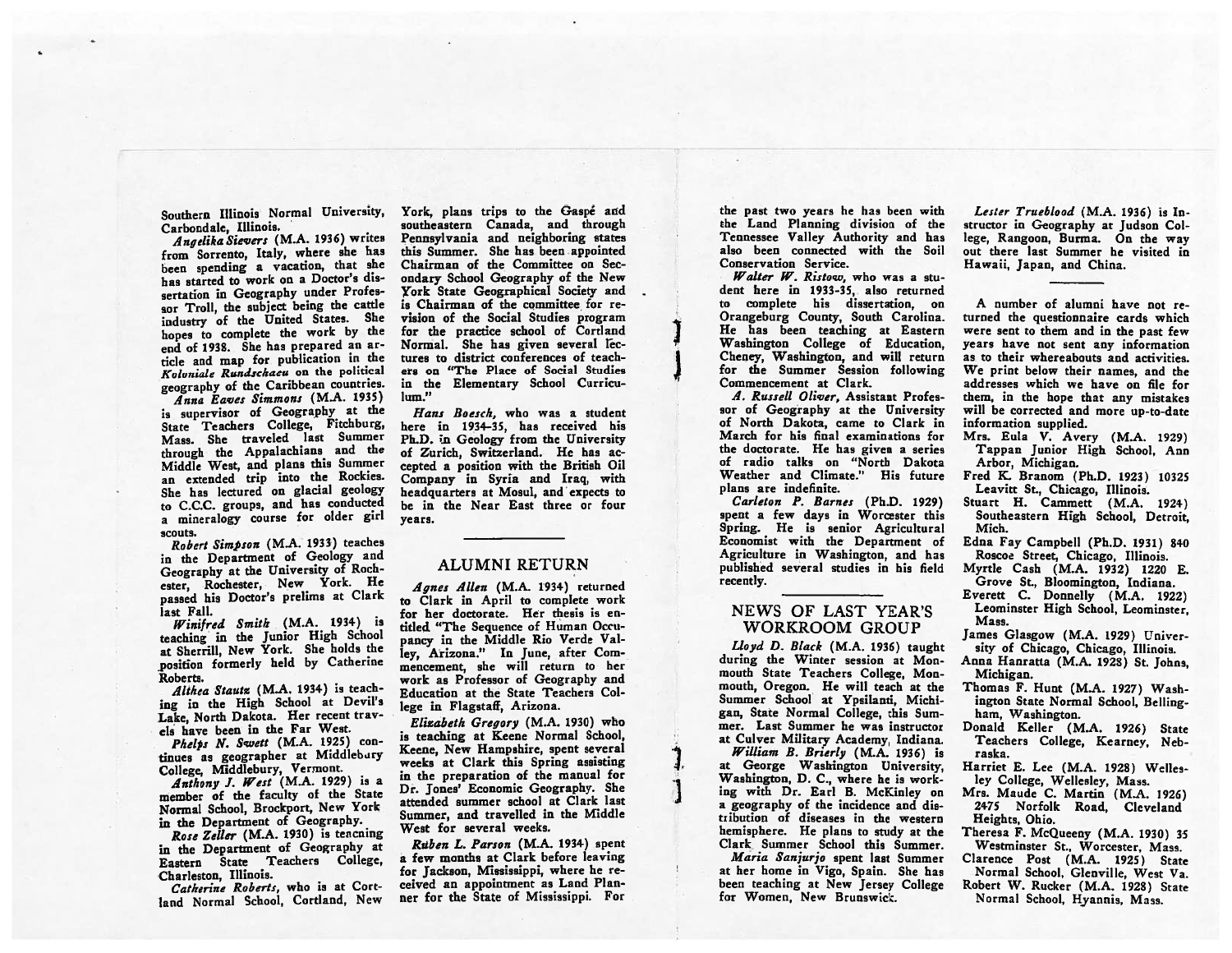- Edward D. Russell (M.A. 1922) 4
- Hudson Street, Worcester, Mass. H. Harrison Russell (Ph.D. 1926) State Teachers College, Bloomsburg,  $P<sub>n</sub>$
- Leonard R. Schneider (M.A. 1930) John Hay High School, Cleveland, Ohio.

Cards sent to the following were returned because of incorrect ad dresses. We shall appreciate correct information for the files. For several, we have no addresses.

- Mabel F. Ripley (M.A. 1927) West ern State Teachers College, Kala mazoo, Michigan.
- J. K. Rose, University of Chicago, Chicago, Illinois.
- George W. Schlesselman (M.A. 1921) Hillsdale College, Hillsdale, Mich. Mrs. Garland Truitt (M.A. 1931)
- 1526 E. Oceanview Ave., Norfolk, Va.
- Gragg Richards (Ph.D. 1927) address unknown.
- Alfred Sumner (M.A. 1933) address unknown.

#### SEMINARS

In addition to the three regular seminars scheduled for the second semester, the Graduate School of Ge ography had the pleasure of two spe cial meetings. On February 12th, Dr. George B. Cressey of Syracuse Uni versity presented an illustrated sur vey of the "Geographical Foundations of China," and on April 23rd Dr. Ralph H. Brown, on sabbatical leave from the University of Minnesota, spoke on the research work which he is carrying on in historical geography of the Atlantic Seaboard.

The problem "Puerto Rico—Colony or Republic" was considered in the seminar held on February 24th, under the direction of Dr. C. F. Jones. Pa pers presenting the situation were giv en and <sup>a</sup> discussion lead by Dr. Jones

followed. William Neal presented "Puerto Rico in 1898"; Asbjorn Fause spoke on "The Trade of Puerto Rico —the Economic Backbone of the United States-Puerto Rican Relations"; Merle Meyers reviewed "The Politi cal Situation and Present Condition"; and James I. Culbert concluded with "What Independence would mean to Puerto Rico."

The March meeting, held jointly with the Department of History and International Relations, March 17th, dealt with another colonial problem of the United States, "Problems of Philippine Independence." Dr. Van Valkenburg introduced the subject. Warren Nystrom presented <sup>a</sup> paper on "The Geographic Background"; Carl Stotz discussed "The Economic Aspects of the Situation"; while Wil liam Keenlyside and Forrest Pogue of the Department of History and Inter national Relations considered the "Internal Problems of Philippine in dependence" and the "International Aspects" in the order named.' The discussion following the presentation of the various papers was led by Dr. Blakeslee.

The last seminar of the year, under the direction of Dr. Wallace W. At wood, Jr., was held on April 29th and was concerned with "Shoreline Stud ies." The talks presented dealt with some of the problems associated with the main topic. "Submarine Valleys" were discussed by Louis Quam; "Changes in Sea Level" by Richard Logan; "Carolina Bays" by David Lin; and "Coral Reefs" by Irene Wray. Carl Berg concluded with <sup>a</sup> number of reviews of recent books on physiographic studies.

Two interesting lectures were given during the course of the semester, one by Ansel Hall on "Archeological Ex plorations in Monument Valley" and the other by William LaVarre entitled "Gold, Diamonds, and Orchids."

#### FACULTY NOTES

President Atwood will spend much of his time in Worcester this summer to complete work on his "Physiography of North America" and to teach <sup>a</sup> course in the Geography of Education at the Clark University summer ses sion. He hopes to be able to go to Gloucester once <sup>a</sup> week where his family will be spending the summer.

Dr. Atwood, Jr., will also remain in Worcester this summer to teach in summer school and write reports on field studies of previous seasons.

Dr. Clarence F. Jones is planning to spend most of the summer in writ ing. He will teach one course in the Summer School, in Economic Geogra phy. At present, he is making tenta tive plans for conducting <sup>a</sup> party to Guatemala from August 10 to August 29th. His family will spend the sum mer in Illinois.

Dr. S. Van Valkenburg will be on the staff of the Institute of Far Eastern Studies at the University of Michigan in Ann Arbor this Summer. In addi tion to his teaching at the Institute, he will give two lectures at Wayne University, Detroit. He will also continue work on his textbook in Political Geography.

Dr. W. E. Ekblaw spen<sup>t</sup> the first two weeks of May travelling in the Middle West. He will be on the staff of the Summer School, and will work on <sup>a</sup> book which he is preparing for the publishers.

# **SURPRISE**

On Saturday, May the eighth, at <sup>a</sup> very nice tea in the Libbey Library, Thomas W. Chamberlin announced his marriage on December 26, 1936, to Ruby Stallings of Charleston, Illinois.

For two days before the party, the entire workroom was in <sup>a</sup> state of turmoil over the mysterious unsigned invitations, and speculation was di rected toward several of the roman tically inclined.

The announcement was made by means of <sup>a</sup> large, decorated box, from which some twenty ribbons were hanging. 'When extracted, the ribbons prove<sup>d</sup> to be attached to <sup>a</sup> small bag, which contained <sup>a</sup> card in the shape of <sup>a</sup> cat, and the important informa tion. So the cat was out of the bag, and Tommy has now taken his rightful place in the ranks of the work room's married men.

#### PUBLICATIONS BY MEM BERS OF C. U. C. S. 1936

- Atwood, Wallace W. The Groewth of Nations (with Helen G. Thomas), Ginn and Co., Boston, 1936. "Pan-American Institute of Geog raphy and History", U. S. Dept. of State Press. Releases Vol. 13, No. 313, Sept. 28, 1935, pp. 215-216; and Journal of Geography, Vol XXXV, No. 1, Jan. 1936, pp. 33-34.
- Baker, O. E. Atlas of American Agriculture. Prepared under his super vision. Washington, U. S. Govt. Printing Office, 1936, 6 vol. in 1.
- Barnes, Carleton P. "Land Classifica tions: Objectives and Requirements" Land Use Planning Publication No. 1, Resettlement Administration, Feb. 1936.
- Bengtson, Nels A. "Political Geog raphy in the High School", Journal of Geography, Vol. XXXV, No. 3, March 1936, pp. 82-89.
- Boesch, Hans. "Basle, Switzerland: <sup>a</sup> Port Terminal", Econ. Geog. Vol. 12, No. 3, July 1936, pp. 259-264.

Brooks, C. F. "Report of the Sec. Am. Meteorological Soc.", Am. Meteor. Soc. Bul., Vol. 17, No. 1, Jan. 1936, p. 56.

"On Snow Removal Costs", Am. Meteor. Soc. Bul., Vol. 17, No. 3, March 1936, pp. 80-81.

"Charles Fitzhugh Talman, 1874- 1926", Am. Meteor. Soc. BuL, Vol. <sup>17</sup> Nos. <sup>8</sup> and 9, Sept. 1926. pp. 243-244.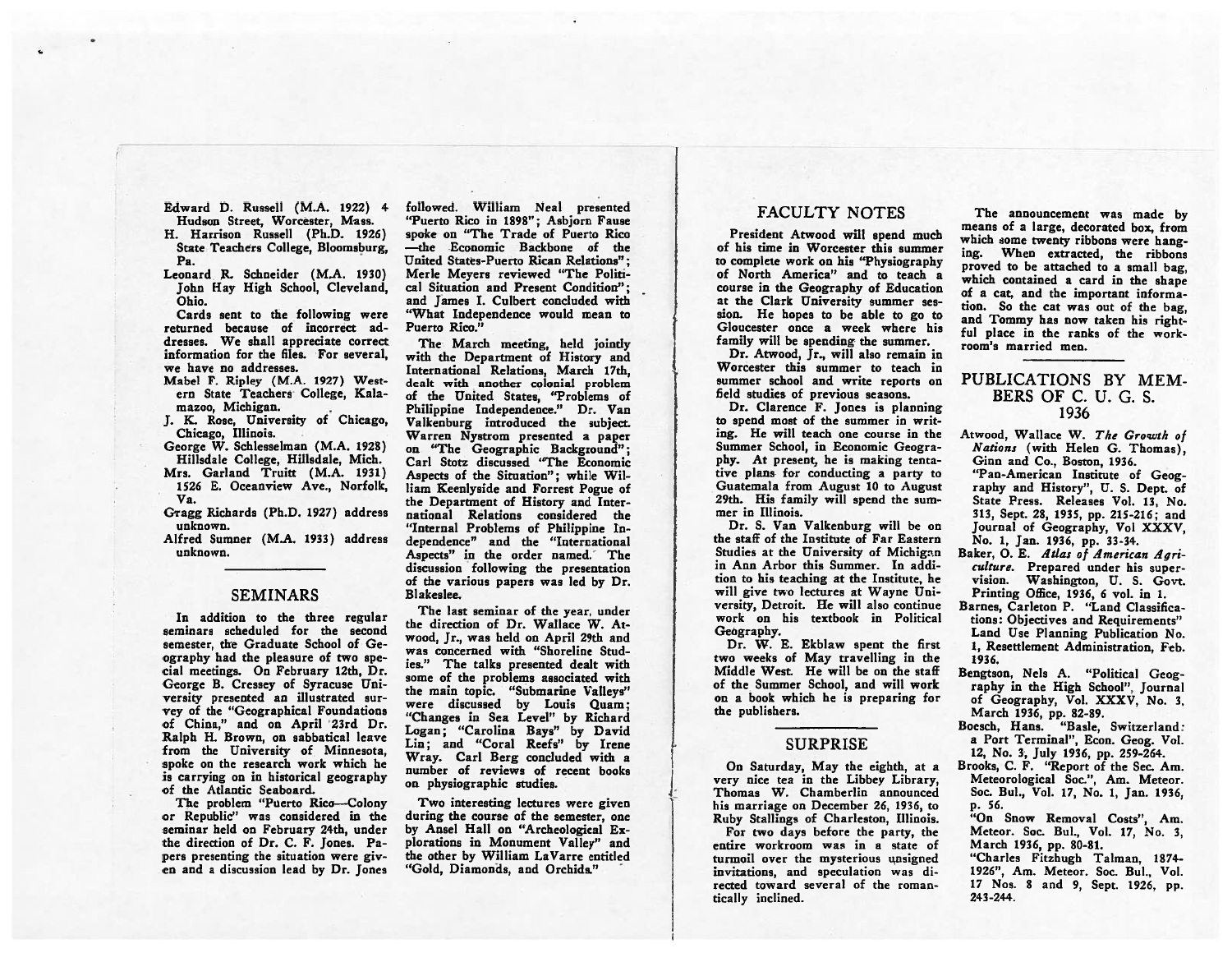Climatology of North America (with R. DeC. Ward) 236 pp. Berlin, 1936.

"Forests and Floods in New Hamp shire" (with H. I. Baldwin) <sup>28</sup> pp. Carls, J. Norman (with Ristow, Walt er W.) "The Industrial Geography of Seneca Falls, New York", Econ. Geog., Vol. 12, No. 3, July 1936, pp. 287-293.

Carlson, Albert S. (with Charles B. Gow) "Scrap Iron and Steel," Econ. Geog., Vol. 12, No. 2, April 1936,

pp. 175-184.<br>Church, P. E. "A Geographical Study of New England Tempera tures", Geog. Rev., Vol. XXVI No. 2, April 1936, pp. 283-292. "Surface Temperatures of the West ern North Atlantic from Thermo graph Records", Publication Scien tifique No. 4, Ass'n Internat. d'Oceanographie Physique.

Corfield, George S. "The Sponge Industry at Tarpon Springs, Florida", Journal of Geog., vol. XXXV, No. 8, November 1936, pp. 308-316.

Cressey, George B. "The Fenghsien Landscape: A Fragment of the Yangtse Delta", Geog. Rev., Vol. XXVI, No. <sup>3</sup> July 1936, pp. 396-413. Ekblaw, W. Elmer. "Eskimo Dogs— Forgotten Heroes". Nat. History, Vol. XXXVII, Feb. 1936, pp. 173-

184; Digest and Review, Vol. III, No. 3, Sept. 1936, pp. 62-64. "International Control of Raw Ma terials", Burdett Alumni Quarterly,

Vol. I, No. 2, Winter 1936, pp. 62-64.

"The Function of Geography", The Business Education World, Vol. XVII, No. 1, Sept. 1936, p. 1-5. "The Significance of the Swedish Cooperatives", Svea Memorial Num ber, Oct. 28, 1926, pp. 2-3.

Foscue, Edwin J. "The Place of Ge ography in the Senior High School, with Special Reference to Texas", Journal of Geog., Vol. XXXV, No. 3, March 1936, pp. 117-122.

"Sugar Plantations of the Irish Bend District, Louisiana" (with Elizabeth Troth) Econ. Geog., Vol. 12, No. 4, October 1936, pp. 359- 380.

Freeman, Otis W. "Teaching Geo graphic Relationships in World Problems", Journal of Geog., Vol. XXXV, No. 3, March 1936, pp. 90- 98.

"Columbia River Dams at Bonne ville and Grand Coulee", Journal of Geog., Vol. XXXV, No. 6, Sept. 1936, pp. 234-243.

"Hop Industry of the Pacific Coast States", Econ. Geog., Vol. 12, No. 2, April 1936, pp. 155-163.

"Geologic and Geographic Inter relations in Washington", Pan. Amer. Geol., Dec. 1936.

Hudgins, Bert. "Historical Geography of the Detroit Water Supply", Michigan History Magazine.

James, Preston E. "The Geography of the Oceans: <sup>a</sup> Review of the Work of Gerhard Schott", Geog. Rev., Vol. XXVI, No. 4, Oct. 1936. pp. 664-669.

"Regional Planning in the Jackson Hole Country", Geog. Rev., Vol. XXVI, No. 3, July 1936, pp. 439- 453.

Jones, Clarence F. "Economic Trans formation of South America", La Hacienda, New York, 1936.

Lemaire, Minnie E. "The Artificial Pearl Industry of Cape Cod", Jour nal of Geog., Vol. XXXV, No. 6, Sept. 1936, pp. 265-272.

Mason, Carol Y. "Land Economy of Amberson Valley, Pennsylvania" Econ. Geog., Vo. 12, No. 3, July 1936, pp. 265-272.

"Geography of Allegheny State Park", N. Y. State Museum, Cir cular 16, 67 pp., August 1936.

Oliver, A. Russell. "Geography of Ethiopia and International Rela tions", Journal of Geog., Vol. XXXV, No. 7, October 1936, pp. 263-270.

"North Dakota Weather", North Dakota Engineer, Vol. 12, No. 3, March 1936.

(Continued on Page 11)

Parker, Harry C. "Napaeozapus in Harvard Forest", Journal of Mam mology, Vol. 17, No. 1, Feb. 14, 1936, p. 66.

Pitkin, Victor B. "Now <sup>a</sup> Course in World Relations", Nations Schools, June 1936.

Primmer, George H. "Human Ad justments to Mediterranean Cli mates", Nat. Council Geog. Teach ers, Pub. <sup>1936</sup> (ed. George Miller). Ristow, Walter W. (with Norman

Carls) "The Industrial Geography of Seneca Falls, New York", Econ. Geog., Vol. 12, No. 3, July 1936, pp. 287-293.

Schwendeman, J. R. "Human Geogra <sup>p</sup>hy for the Senior High School", Journal of Geog., Vol. XXXV, No. 3, March 1936, pp. 111-117.

Shaw, Earl B. "Swine Production in the Corn Belt of the United States", Econ. Geog., Vol. 12, No. 4, October 1936, pp. 359-372.

Siple, Paul A. Scout to Explorer: <sup>a</sup> Second Trip with Byrd in the An tarctic, G. P. Putnam, New York, 1936.

Switzer, J. E. "Geographic Interde pendence", Journal of Geog., Vol. XXXV, No. 3, March 1936, pp. 99- 105.

Van Cleef, Eugene. "The Finns in the United States and Canada", Baltic Countries, May 1936.

"Landscapes in Finland", Journal of Geography, Vol. XXXV, No. 8, Nov. 1936, pp. 289-300.

Van Royen, W. "Problems of Post Glacial Climate", Am. Meteor. Soc. Bul., Vol. 17, Nos. 8-9, Aug.-Sept. 1936, pp. 246-251.

Van Valkenburg, Samuel. "Agricul-<br>tural Regions of Asia", Part IX,<br>"Java", Econ. Geog., Vol. 12, No. 1,<br>Jan. 1936, pp. 27-44. Part X, "The<br>Philippine Islands", Econ. Geog., Vol. 12, No. 3, July 1936, pp. 231-249.

White, Charles Langdon (with Ren ner, George T.) Geography, an Introduction to Human Ecology, D. Appleton, Century Co., N. Y. 1936.

Whittemore, Katheryne. "The Methods Class at Hickory College: <sup>a</sup> Field Experience", Journal of Geog., VoL XXXV, No. 4, April 1936, pp. 136- 142.